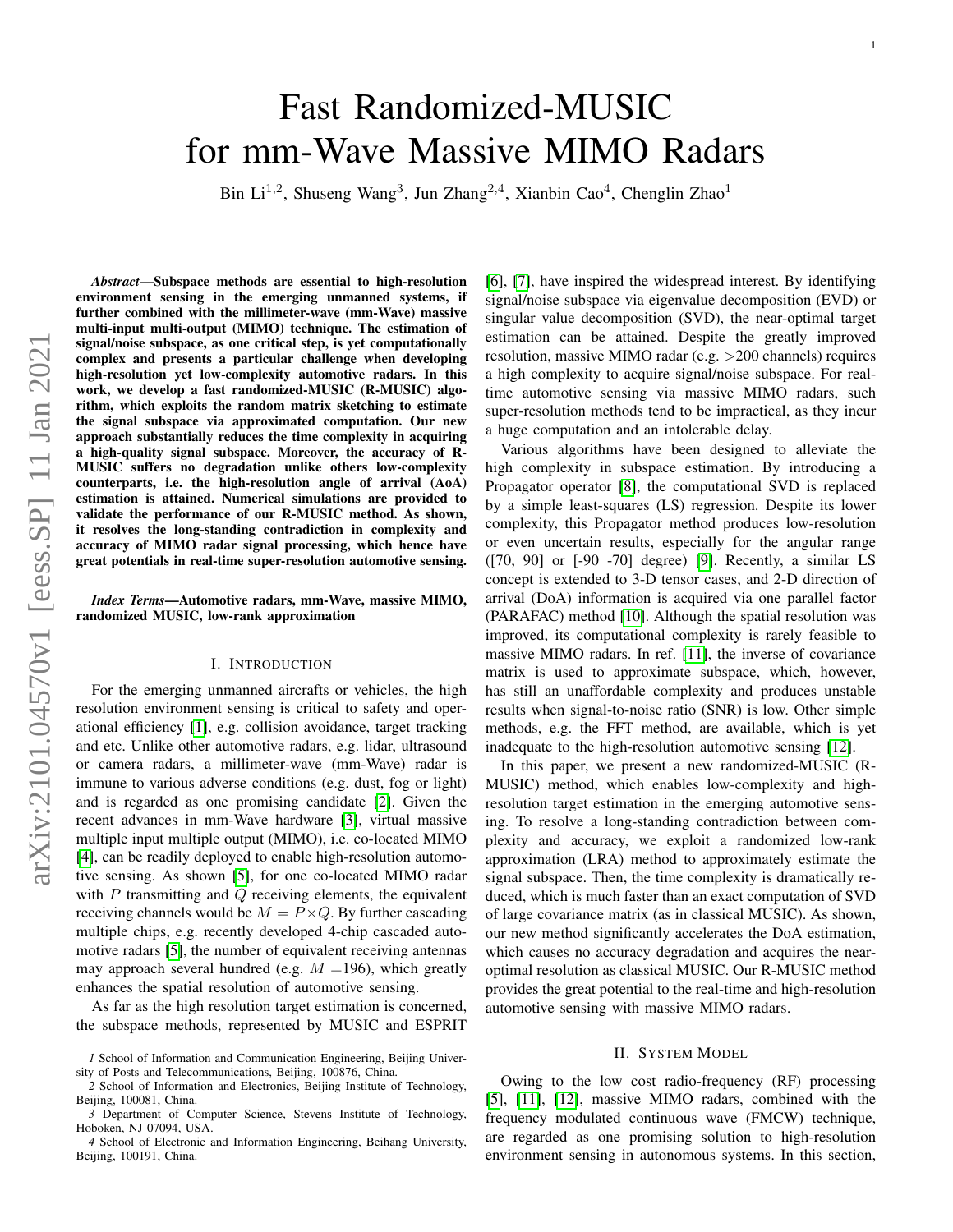we briefly introduce the signal model, and discuss some popular algorithms for unknown DoA estimation.

#### *A. FMCW Massive MIMO Radar*

Without loss of generality, we consider a uniform linear array (ULA) massive MIMO radar, which has  $M$  receiving elements. In practice, both real MIMO and virtual MIMO can be deployed in the front bumper of automotive vehicles. For the *mth* element ( $m = 0, 1, \dots, M - 1$ ), the received signal of in the line-of-sight  $(LoS)$  case<sup>[1](#page-1-0)</sup> is:

$$
y_m(t) = \sum_{k=0}^{K-1} \alpha_{k,m} s(t - \tau_k) \cdot \exp\left[-j2\pi/\lambda_s m d\sin(\theta_k)\right] + n_m(t),
$$

whereby the emitted FMCW signal reads:

$$
s(t) = \exp\left[j\left(w_s t + \mu t^2/2\right)\right], \quad 0 \le t < T_{\text{sym}}.\tag{1}
$$

In the above,  $w_s$  is the initial frequency, and  $\mu$  is the changing rate of the instantaneous frequency. Given the chirp bandwidth  $w_B$  and a repetition interval  $T_{sym}$ , the changing rate is  $\mu = w_B/T_{sym}$ . Here,  $\tau_k$  and  $\theta_k$  are time-of-arrival (ToA) and DoA of the kth target  $(k = 0, 1, \dots, K - 1)$ , respectively.  $\alpha_{k,m} = \alpha_k$  is the complex channel gain, as in common far-field scenarios.  $\lambda_s$  is the wavelength, and d is the spacing distance of two elements (in practice we usually have  $d = \lambda_s/2$ ).  $n_m(t) \sim \mathcal{N}(0, \sigma_{n,m}^2)$  denotes the additive white Gaussian noise (AWGN), with a variance  $\sigma_{n,m}^2 = \sigma_n^2$ .

Note that, deploying hundreds of antennas would incur the formidable hardware complexity. Thus, massive MIMO can be implemented via a co-located MIMO technique in practice. Assume we have  $M_R$  receiving antennas and  $M_T$  transmitting antennas. Taking a general time division multiplexing (TDM) mode for example, each transmitter antenna would emit the signal at one time slot. E.g., the 1st antenna may transmit signal at the 1st time slot, whilst all  $M_R$  antennas receives the signal. After total  $M_T$  non-overlapped slots, the received signals can be reformatted to a  $M_T M_R \times 1$  vector. Provided the phase information has been calibrated, the equivalent number of receiving elements then becomes  $M = M_T M_R$ . Furthermore, if multiple sub-chips are cascaded, the massive MIMO receiver can be easily implemented.

# *B. Targets Detection and Estimation*

For massive-MIMO radars, usually the high-resolution target estimation can be realized via the spatial pseudo-spectrum [\[2\]](#page-5-1), [\[12\]](#page-5-11) computed from the signal/noise subspace, with which multiple DoAs are then estimated. Similarly, the ToAs (related to ranges) are attained via the temporal pseudo-spectrum [\[11\]](#page-5-10). In both cases, the signal (or noise) subspace needs to be exactly estimated, e.g. via either EVD/SVD [\[6\]](#page-5-5), [\[7\]](#page-5-6) or other alternatives [\[8\]](#page-5-7), [\[11\]](#page-5-10).

In this analysis, we focus on the estimation of the spatial DoA information, and develop a high-resolution yet lowcomplexity signal-subspace estimation scheme. To begin with, a spatial covariance matrix (SCM), which is one symmetric positive semi-definite (SPSD) matrix, is obtained by:

$$
\mathbf{R} = \mathbb{E}\{\mathbf{Y}\mathbf{Y}^{H}\} \simeq \frac{1}{N} \mathbf{Y}\mathbf{Y}^{H},
$$
 (2)

where  $Y \in \mathbb{C}^{M \times N}$  denotes a signal matrix after de-chirping;  $N$  is the sampling length. While the methods requiring small N or even a single snapshot (i.e.  $N = 1$ ) exist [\[15\]](#page-5-14), they may produce less accurate estimation. Here, we assume  $N \sim$  $\mathcal{O}(M)$  for the purpose of the high-resolution sensing. In the following, we also consider **R** is low ranked, i.e. rank $\{R\}$  =  $K \ll M$ , as in most practical applications.

*1) SVD based Subspace:* As for the near-optimal MUSIC scheme [\[6\]](#page-5-5), [\[12\]](#page-5-11), EVD or SVD is firstly applied to the above SCM R. On this basis, two subspaces (i.e. signal and noise) will be identified, i.e.,

$$
\mathbf{R} = \mathbf{U} \mathbf{\Sigma} \mathbf{V}^H = \mathbf{U} \begin{bmatrix} \mathbf{\Sigma}_s & \mathbf{0}_{K \times (M-K)} \\ \mathbf{0}_{(M-K) \times K} & \sigma_n^2 \mathbf{I}_{M-K} \end{bmatrix} \mathbf{V}^H
$$
  
=  $\mathbf{U}_s \mathbf{\Sigma}_s \mathbf{U}_s^H + \sigma_n^2 \mathbf{U}_e \mathbf{U}_e^H,$  (3)

where  $\mathbf{U} \in \mathbb{C}^{M \times M}$  and  $\mathbf{V} \in \mathbb{C}^{M \times M}$  are respectively the left and right singular matrix; and for a Hermitian matrix  $\mathbf{R}^H = \mathbf{R}$ , we may have  $\mathbf{U} = \mathbf{V}$ ;  $\sigma_R(0) \geq \sigma_R(1) \cdots \geq \sigma_R(M-1) \geq 0$ are the singular values;  $\Sigma = \text{diag}\{[\sigma_R(0) \sigma_R(1) \cdots \sigma_R(M)]\}$  $[1]^{T}$   $\in \mathbb{R}^{M \times M}$  is a diagonal matrix. Thus, the signal subspace  $U_s$  and the noise subspace  $U_e$  can be estimated,

$$
\mathbf{U}_s \triangleq [\mathbf{u}_0 \; \mathbf{u}_1 \; \cdots \; \mathbf{u}_{K-1}] \in \mathbb{C}^{M \times K},\tag{4}
$$

$$
\mathbf{U}_e \triangleq [\mathbf{u}_K \; \mathbf{u}_{K+1} \; \cdots \; \mathbf{u}_{M-1}] \in \mathbb{C}^{M \times (M-K)}.\tag{5}
$$

Finally, for a set of grid angle  $\boldsymbol{\theta} = [\theta_0 \ \theta_1, \cdots, \theta_{L-1}] \in [0, \pi]^L$ , the spatial pseudo-spectrum is calculated via:

$$
P_{\text{music}}(\theta_l) = \frac{1}{\mathbf{a}(\theta_l)\mathbf{U}_e^H \mathbf{U}_e \mathbf{a}^H(\theta_l)},
$$
(6)

where

$$
\mathbf{a}(\theta) \triangleq [1 \exp(j2\pi d \sin(\theta)/\lambda) \cdots \exp(j2\pi (M-1)d \sin(\theta)/\lambda)]
$$

is the steering vector. If there involve  $K$  targets, then the pseudo-spectrum  $P_{\text{music}}(\theta)$  should contain K peaks which corresponds to the target DoAs. By identifying  $K$  peaks, unknown DoAs are then extracted. Note that, the other ESPRIT method also adopts SVD to identify a signal subspace [\[7\]](#page-5-6). The time complexity of the above procedure is  $\mathcal{O}(M^3)$ .

*2) Other Sub-space Methods:* Other methods of subspace estimation include the matrix inverse method [\[11\]](#page-5-10) and the Propagator algorithm [\[8\]](#page-5-7). The matrix inversion algorithm is only applicable in high-SNR scenarios, whilst it has the same complexity as MUSIC. The Propogator algorithm computes the approximated subspace via a time complexity  $\mathcal{O}(MNK)$ ; however, it unfortunately results in low-resolution and uncertain results in certain ranges of  $\theta$ . Besides, the block-Lanczos algorithm can be also applied to compute exact  $K$ -SVD, e.g. with the lower complexity  $\mathcal{O}(KM^2)$  [\[16\]](#page-5-15). To sum up, the contradicting requirement on low-complexity and high-

<span id="page-1-0"></span><sup>&</sup>lt;sup>1</sup>In this work, we focus on the fast subspace computation and the highresolution DoA estimation. For the more complicated scenarios, one may refer to other works dealing with related practical challenges, e.g. NLoS propagation or correlated signals [\[13\]](#page-5-12), [\[14\]](#page-5-13), whereby our proposed method would be directly applied to accomplish the fast subspace estimation.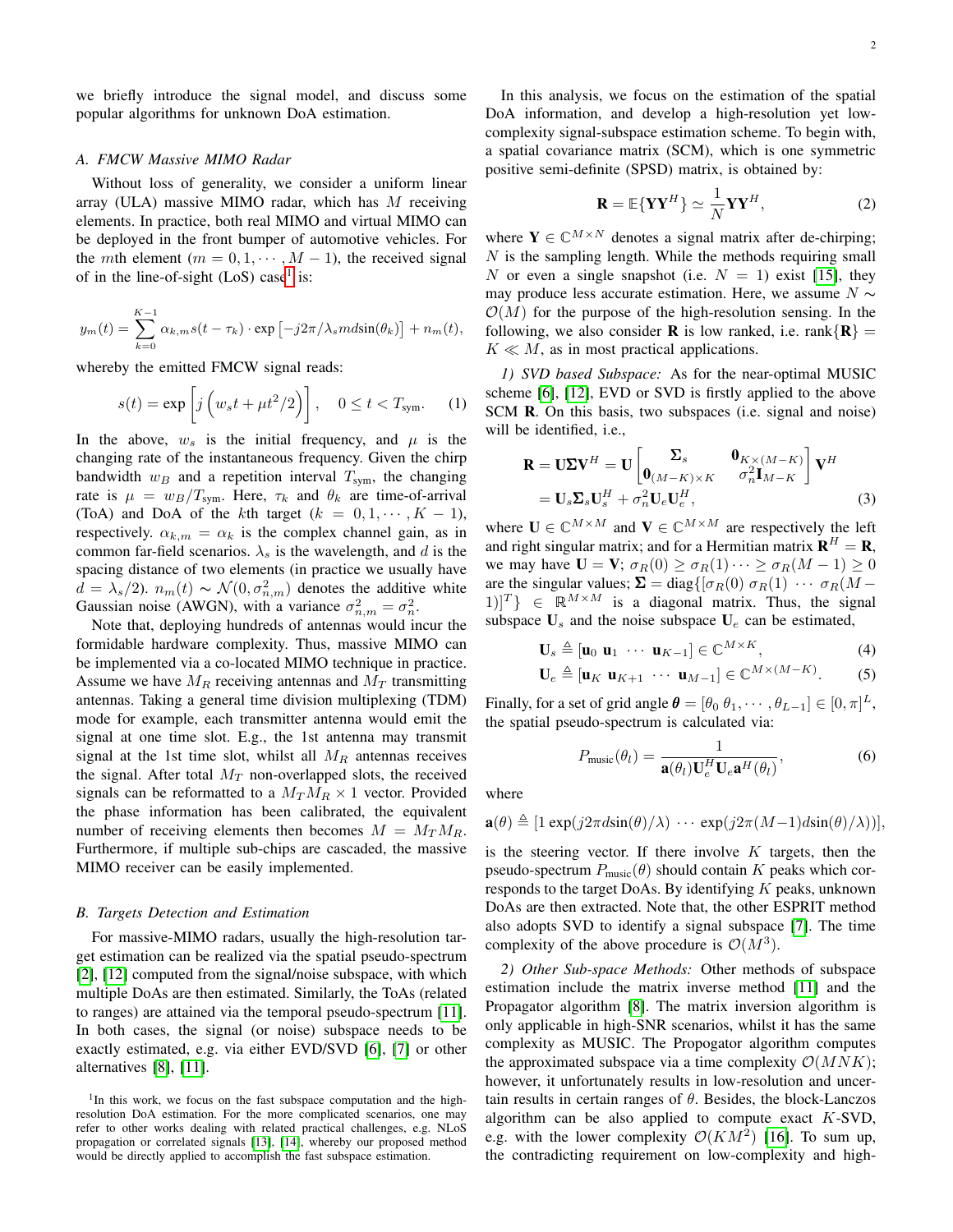

Fig. 1. Random low-rank approximation inspired matrix factorization.

accuracy presents a particular challenge, which remains one long-standing difficulty for MIMO radar signal processing.

# III. RANDOMIZED MUSIC WITH LRA SVD

## *A. Low-Rank Approximation*

Instead of computing the exact SVD, here we resort to the approximated  $K$ -SVD method, which is inspired by a novel concept of random matrix sketching [\[17\]](#page-5-16), [\[18\]](#page-5-17). To achieve this, we first obtain the low-dimensional abstract of a covariance matrix  $\mathbf{R} \in \mathbb{C}^{M \times M}$ , i.e.

$$
C = RS,
$$
 (7)

where the low-dimension matrix  $C \in \mathbb{C}^{M \times s}$   $(K < s \ll M)$ is referred as one sketch, which preserves much useful information in **.** *s* **is one user-specific parameter to trade accuracy** and complexity. The sketching matrix  $S \in \mathbb{R}^{M \times s}$   $(s \ll M)$ , used to abstract the low-dimension representation C, is one random Gaussian matrix. I.e. each element of S is i.i.d. drawn from one Gaussian distribution,  $S(i, j) \sim \frac{1}{\sqrt{s}} \mathcal{N}(0, 1)$ .

On this basis, we are able to further obtain the low-rank decomposition of **R**, namely **R**  $\approx$  **CX**. Accordingly, the optimal factorized matrix  $X$  is determined by:

$$
\mathbf{X} = \underset{\text{rank}(\mathbf{X}) \leq K}{\text{argmin}} ||\mathbf{C}\mathbf{X} - \mathbf{R}||_F^2. \tag{8}
$$

Or alternatively, we can derive the factorized matrix via [\[19\]](#page-5-18):

$$
\mathbf{X} = \underset{\text{rank}(\mathbf{X}) \leq K}{\operatorname{argmin}} ||\mathbf{Q}_{\mathbf{C}} \mathbf{X} - \mathbf{R}||_F^2 = \mathbf{Q}_{\mathbf{C}}^T \mathbf{R},
$$
(9)

where  $\mathbf{Q}_{\mathbf{C}}$  is an orthonormal bases of C.

Based on the above LRA of large covariance matrix **, we** are able to further obtain its  $K$ -rank SVD in an approximated (rather than exact) manner:

$$
\mathbf{R}_K \simeq \mathbf{Q}_{\mathbf{C}} \mathbf{X} = \mathbf{Q}_{\mathbf{C}} (\mathbf{Q}_{\mathbf{C}}^T \mathbf{R})_K, \tag{10}
$$
\n
$$
= \mathbf{Q}_{\mathbf{C}} (\mathbf{U}_X \mathbf{\Sigma}_X \mathbf{V}_X^H) = (\mathbf{Q}_{\mathbf{C}} \mathbf{U}_X) \mathbf{\Sigma}_X \mathbf{V}_X^H = \mathbf{U}_R \mathbf{\Sigma}_R \mathbf{V}_R^H,
$$

where  $\mathbf{R}_K$  denotes the best rank-K approximation of **R**, which approximates  $\bf{R}$  via its first  $K$  singular values/vectors; and similarly,  $(Q_C^T R)_K$  gives the best rank-K approximation of  $(Q_{\mathbf{C}}^T \mathbf{R})$ . From eq. (10), we have  $\mathbf{U}_R \triangleq \mathbf{Q}_{\mathbf{C}} \mathbf{U}_X \in \mathbb{C}^{M \times K}$ ,  $\Sigma_R = \Sigma_X \in \mathbb{R}^{K \times K}$  and  $\mathbf{V}_R = \mathbf{V}_X \in \mathbb{C}^{M \times K}$ .

## *B. Approximated Low-Rank SVD*

Note from Eq. (10), the random matrix sketching inspired LRA, namely  $\mathbf{R} \simeq \mathbf{C}\mathbf{X}$ , potentially allows us to obtain the approximated SVD with a greatly reduced complexity. Even

so, the complexity in calculating the optimal factorized matrix X would be still much high. Rather than solving the original over-determined system in Eq. (8), we alternatively address it by sketching both a covariance matrix  **and its LRA (i.e.** CX). As a result, we tend to solve the following problem,

$$
\hat{\mathbf{X}} = \underset{\text{rank}(\mathbf{X}) \leq K}{\operatorname{argmin}} ||\mathbf{S}_X^T (\mathbf{C} \mathbf{X} - \mathbf{R})||_F^2, \tag{11}
$$

where the  $M \times s_1$  sketching matrix  $S_X$  is composed of one Gaussian projection matrix and another Count sketch matrix,

$$
\mathbf{S}_X = \mathbf{S}_C \mathbf{S}_G \in \mathbb{R}^{M \times s_1}.
$$
 (12)

Here,  $\mathbf{S}_C \in \mathbb{R}^{M \times s_0}$  and  $\mathbf{S}_G \in \mathbb{R}^{s_0 \times s_1}$  denote the count and Gaussian sketching matrices, respectively;  $s_0$  and  $s_1$  are two sketching lengths ( $K \leq s < s_1 < s_0$ ). As one popular tool in streaming data computation, the count sketch can be efficiently applied to any matrix. In principle, a count sketching matrix  $S_C$  has two features: (1) each row has only one non-zero entry and its position is randomly distributed in  $[1, s_0]$ , (2) each nonzero entry is uniformly distributed, i.e.  $\{+1, -1\}$ .

Defining  $\mathbf{A} = \mathbf{S}_X^T \mathbf{C} \in \mathbb{C}^{s_1 \times s}$  and  $\mathbf{B} = \mathbf{S}_X^T \mathbf{R} \in \mathbb{C}^{s_1 \times M}$ , we finally obtain the factorized projection matrix via:

$$
\hat{\mathbf{X}} = \underset{\text{rank}(\mathbf{X}) \leq K}{\operatorname{argmin}} ||\mathbf{A}\mathbf{X} - \mathbf{B}||_F^2 = \mathbf{\Omega}_A^{\dagger}(\mathbf{Q}_A^T \mathbf{B}),\tag{13}
$$

where  $\{A\} = \mathbf{Q}_A \Omega_A$  denotes the QR decomposition on A. Thus, according to the approximated LRA, i.e.  $\mathbf{R} \simeq \mathbf{C}\mathbf{X}$ , we are able to compute the approximated K-rank SVD via:

 $\mathbf{f}$ 

$$
\hat{\mathbf{R}}_K \simeq \mathbf{C}\hat{\mathbf{X}} = \mathbf{C}\mathbf{\Omega}_A^{\dagger} (\mathbf{Q}_A^T \mathbf{B})_K, \n= \mathbf{C}\mathbf{\Omega}_A^{\dagger} (\mathbf{U}_B \mathbf{\Sigma}_B \mathbf{V}_B^H) = \bar{\mathbf{U}} \bar{\mathbf{\Sigma}} \hat{\mathbf{V}}^H \mathbf{V}_B^H = \bar{\mathbf{U}} \bar{\mathbf{\Sigma}} \bar{\mathbf{V}}^H.
$$
\n(14)

In this way, we acquire an approximated estimation of  $\mathbf{R}_K$ , i.e.  $\mathbf{R}_K$ , via the above eq. (14).

When the joint Gaussian projection and count sketching are used to compute a factorized matrix  $\ddot{\mathbf{X}}$ , we will have the following theoretical result.

**Theorem 1.** Let  $C = RS$  be the low-dimensional sketch of a *large SPSD matrix* **R***, with S the Gaussian projection.*  $Q_C$  *is the orthonormal bases of*  $C$ *, and*  $\hat{X}$  *is the factorized projection in Eq. (13), provided a Gaussian+count sketching matrix*  $S_X \in$  $\mathbb{R}^{M \times s_1}$ . If  $s_0 = \mathcal{O}(K/\varepsilon + K^2)$  and  $s_1 = \mathcal{O}(K/\varepsilon)$  ( $\varepsilon$  denotes *the relative error, which is a vary small term), then we have*

$$
||\boldsymbol{Q}_{\boldsymbol{C}}\hat{\boldsymbol{X}} - \boldsymbol{R}||_F^2 \le (1+\varepsilon)^3 ||\boldsymbol{R} - \boldsymbol{R}_K||_F^2.
$$
 (15)

The above theorem can be easily proved by the *subspace embedding* property of Gaussian projection + count sketch [\[17\]](#page-5-16). As seen, we can obtain the approximated SVD via randomized LRA, which leads to the  $(1 + \varepsilon')$  relative-error (with regards to the optimal  $K$ -rank SVD).

#### *C. Fast Randomized MUSIC*

With the help of randomized LRA and approximated SVD of **R**, we now estimate the signal subspace by  $\mathbf{U}_K \simeq \mathbf{U}(:, 1 :$ s); in practice, we may configure  $s \geq K > K$ . On this basis,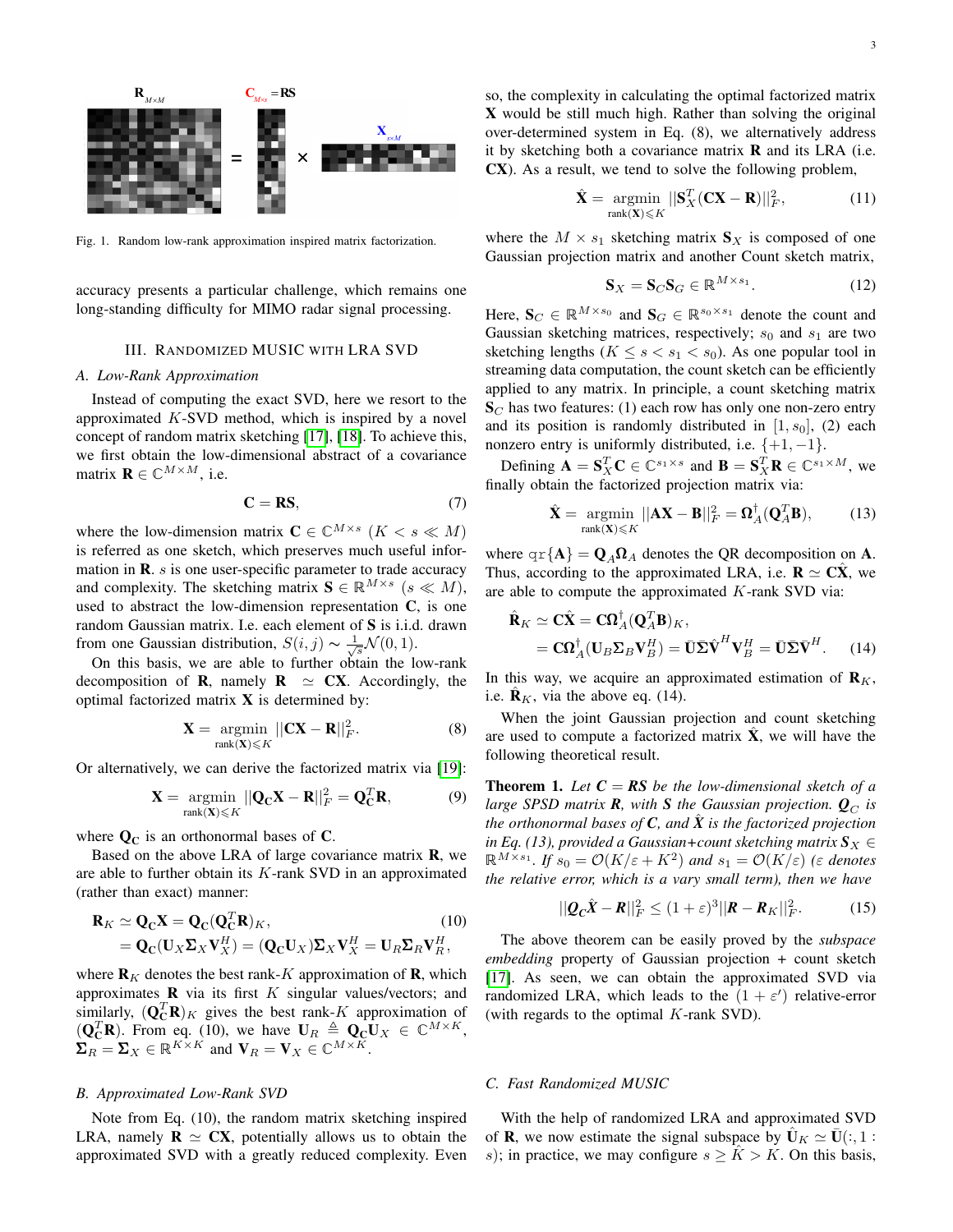Algorithm 1 Fast R-MUSIC

- **Require:** R: signal covariance matrix;  $K$ : rankness of covariance matrix;  $(s, s_0, s_1)$ : matrix sketching lengthes;  $\Delta\theta$ : step size of angular griding.
- **Ensure:** Approximated signal-subspace  $\hat{\mathbf{U}}_K$ ; Estimated DoAs of multiple targets  $\hat{\theta} = {\hat{\theta}_k}$   $(k = 1, 2, \dots, K)$
- 1: initial a sketching matrix  $\mathbf{S} \in \mathbb{R}^{M \times s}$  and derive a sketched matrix  $\mathbf{C} = \mathbf{RS} \in \mathbb{C}^{M \times s}$ ;
- 2: initial another sketching matrix  $\mathbf{S}_X = \mathbf{S}_C \times \mathbf{S}_G \in \mathbb{R}^{M \times s_1}$ ;
- 3: compute two sketched matrices  $\mathbf{A} = \mathbf{S}_X^T \mathbf{C} \in \mathbb{C}^{s_1 \times s}$  and  $\mathbf{B} = \mathbf{S}_X^T \mathbf{R} \in \mathbb{C}^{s_1 \times M};$
- 4: compute the QR decomposition  $\{A\} = Q_A \Omega_A$ ; and then compute the projection matrix  $\hat{\mathbf{X}} = \Omega_A^{\dagger} \mathbf{Q}_A^{\mathsf{T}} \mathbf{B}$ ;
- 5: compute the approximated SVD via:  $\hat{\mathbf{R}}_K \simeq \mathbf{C}\hat{\mathbf{X}}$  =  $\bar{\mathbf{U}}\bar{\mathbf{\Sigma}}\dot{\bar{\mathbf{V}}}^H;$
- 6: assign the signal subspace  $\bar{\mathbf{U}}_K \simeq \bar{\mathbf{U}}(:, 1 : s)$ ; and for a given angle grid  $\{0, \Delta\theta, 2\Delta\theta, \cdots, \pi\}$  compute the spatial pseudo-spectrum  $\hat{P}_{\text{LRA}}(\theta) = \frac{1}{\mathbf{a}^H(\theta) \left[\mathbf{I}_M - \tilde{\mathbf{U}}_K \tilde{\mathbf{U}}_K^H \right] \mathbf{a}(\theta)};$
- 7: estimate  $K$  DoAs of unknown targets by identifying the peaks of  $\hat{P}_{\text{LRA}}(\theta)$ , i.e.  $\hat{\theta}_{\text{LRA}} = \text{peak}_{\theta_k \in [0,\pi]} \{\hat{P}_{\text{LRA}}(\theta)\}.$

we are allowed to approximate the spatial pseudo-spectrum via:

$$
\hat{P}_{\text{LRA}}(\theta) = \frac{1}{\mathbf{a}^{H}(\theta) \left[ \mathbf{I}_{M} - \hat{\mathbf{U}}_{K} \hat{\mathbf{U}}_{K}^{H} \right] \mathbf{a}(\theta)},
$$
(16)

where  $I_M$  denotes one  $M \times M$  identity matrix. The unknown DoAs of multiple targets are then extracted by  $\hat{\theta}_{\text{LRA}}$  = peak $_{\theta_k \in [0,\pi]}$ { $\hat{P}_{\text{LRA}}(\theta)$ }. Note that, repeating eq. [\(16\)](#page-3-0) for every  $\theta \in [0, \pi]$  is also expensive [\[20\]](#page-5-19). Fortunately, this can be computed in parallel by using multiple processors. The fast evaluation of eq. [\(16\)](#page-3-0) will be left to the future study.

## *D. Time Complexity of Subspace Computation*

Based in the above analysis, a schematic flow of our R-MUSIC method is given in Algorithm 1. Obviously, the complexity of our R-MUSIC method involves three parts: (i) determining a low-dimensional abstract  $C$ , (ii) solving eq. (13), (iii) computing the approximated SVD via eq. (14). In particular, once two small factorized matrices C and R are attained, the time complexity in approximating SVD of  **is** reduced to  $\mathcal{O}\lbrace s^2M \rbrace$  as Eq. (14); whilst an exact computation requires a complexity  $\mathcal{O}{M^3}$ . Accordingly, the whole complexity of R-MUSIC is  $\mathcal{O}\{\text{nnz}(\mathbf{R}) + M \cdot \text{poly}(K/\epsilon)\},$ whereby nnz $(R) \leq M^2$  is the number of non-zero entries in **R**; and poly $(K/\epsilon)$  represents a polynomial of  $K/\epsilon$ . So, the time complexity in computing an approximated subspace is dramatically reduced, when compared to previous full-SVD and exact K-SVD of R.

### IV. PERFORMANCE SIMULATION & ANALYSIS

In the section, we provide the numerical simulation and performance analysis of our R-MUSIC approach in the context of massive MIMO radars. As found, since there is no loop/recursion in our scheme, the computational complexity



<span id="page-3-0"></span>Fig. 2. Time complexity of various methods. (a) Processing delay of different  $M$  ( $K = 9$ ). (b) Processing delay of different  $K$  ( $M = 700$ ).

can be alternatively evaluated via the mean run-time (basic CPU frequency 3.5GHz, 4GB memory), which is rigorously proportional to the number of multiplication flops.

# *A. Time Complexity*

We firstly evaluate the time complexity of various methods in acquiring the signal/noise sub-space, which constitutes a critical step to super-resolution radar signal processing. In the analysis, we fix  $N = M$  and  $K = 9$ . The signal-to-noiseratio (SNR) is defined as  $\mathbb{E}\{s^2(t)\}/\sigma_n^2$  and is configured to be 5dB. When deriving a low-dimensional sketch C, we assume  $s = K$ . Note that, in order to achieve the upper bound on the LRA error as in Eq. (15), two parameters in a compound sketching matrix  $S_X$  should meet:  $s_0 = \mathcal{O}(K/\varepsilon + K^2)$  and  $s_1 = \mathcal{O}(K/\varepsilon)$ . From the numerical analysis, unlike the strict theoretical result, we may directly set  $s_0 = 2K$  and  $s_1 =$  $(1 + \eta) \times K$   $(0 < \eta < 1)$ . As demonstrated, this would suffice to produce the accurate DoA estimation in practice.

From Fig. 2-(a), the full SVD, in the context of massive MIMO radars, tends to be practically infeasible, due to its unaffordable computation, which would also incur a noticeable processing delay. When  $M = 1000$ , its processing time will be 1.52 sec, which miserably fails to meet the requirement of real-time sensing. For the other exact  $K$ -SVD method [\[16\]](#page-5-15),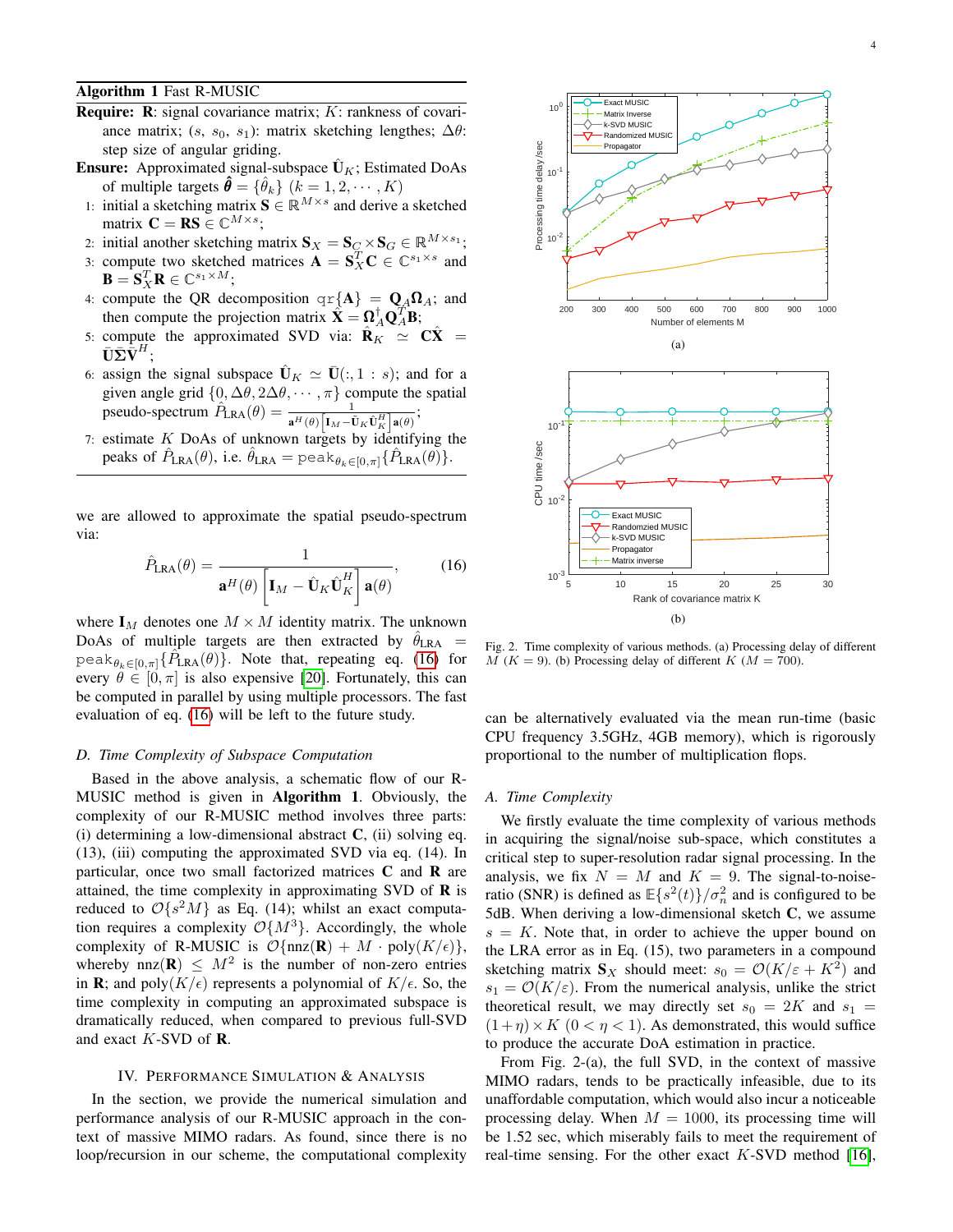

Fig. 3. Estimated pseudo-spectrum of different methods ( $M = 300, K=9$ and SNR=−5dB).

the time complexity is  $\mathcal{O}\{KM^2\}$ , which also tends to be inapplicable to massive receiving elements  $(M > 200)$ , e.g. producing also a remarkable delay (i.e. 0.22 sec). As far as its lowest complexity is concerned, the Propagator method is more promising to massive MIMO radars. For example, its complexity is linearly scaled as  $M$  grows, which thus enables the real-time signal processing in automotive scenarios.

We also evaluate the time complexity of various methods for a fixed massive MIMO radar, e.g.  $M = 700$ . In the simulation, we assume the rank of a covariance matrix (i.e.  $K$ ) will be changed from 5 to 30. As observed, in this situation the time complexity of exact MUSIC, Propagator and our R-MUSIC method will be only slightly increased. In contrast, the complexity of the other popular  $K$ -SVD method grows rapidly. In this regard, the computational advantage of our R-MUSIC method shall become more obvious.

By utilizing a new paradigm of randomized sketching and approximated computing (rather than the existing deterministic computing), our R-MUSIC approach would effectively save the computational resource and reduce the time delay in massive MIMO radars. To be specific, now the processing delay of R-MUSIC is only 0.04 sec, which is remarkably faster than full-SVD or exact K-SVD methods. Consequently, it potentially permits the real-time environment sensing and target estimation in various automotive applications [\[21\]](#page-5-20).

#### *B. DoA Estimation Accuracy*

In Fig. 3, we further examine the resolution of pseudospectrum approximated by our R-MUSIC algorithm. In this numerical analysis, we assume  $N = M = 300$  and SNR=−5dB. We observed that our approximated pseudospectrum in eq. (16) is as accurate as that of the near-optimal MUSIC scheme derived by the full-SVD in eq. (6). The only difference in our R-MUSIC scheme is that, as highlighted in sub-figure, the side-lobe and the noise floor would be slightly increased in its approximated pseudo-spectrum. Even so, unknown DoAs of multiple targets should be perfectly identified. For another Propagator method, however the estimation error would be inevitably, especially when unknown targets fall into special angular region (i.e. [70, 90] and [-90, -70]), no



Fig. 4. Root-mean-square error of various algorithms  $(M = 200, K=9)$ .

matter what the estimation SNR is. As such, our R-MUSIC method is extremely attractive to the high-resolution yet realtime environment sensing (e.g. target detection/estimation) in massive MIMO radars.

Finally, we investigate the root mean square error (RMSE) performance of various DoA estimation methods. From Fig. 4, both the matrix inverse method and the Propagator method attain the less accurate DoAs estimations. In particular, since the estimation error in Propagator persists when unknown DoAs fall into [70, 90] deg (or [-90,-70] deg) [\[9\]](#page-5-8) (see also Fig. 3), the RMSE floor seems to be inevitable. Second, our R-MUSIC approach acquires the comparable accuracy as the exact MUSIC method. This is relatively easy to follow. Recall in Eq.  $(15)$ , when the rank of a covariance matrix **R** is  $K$ , the randomized decomposition  $CX$  would accurately approximate **R** (i.e., the residual term  $||\mathbf{R} - \mathbf{R}_K||_F^2$  may approach zero). As a result, the estimated signal sub-space should accurately approximate that of the MUSIC method, and therefore the near-optimal DoA estimation can be attained (see the approximated pseudo-spectrum in Fig. 3). To sum up, our R-MUSIC method coyld produce the super-resolution estimation as MUSIC, whilst significantly reducing the time complexity of massive MIMO radars.

# V. CONCLUSION

Relying on a novel concept of randomized matrix sketching, the computational efficient estimation of signal subspace is studied for high resolution massive MIMO radars. By exploiting the inherent low-rank property of a covariance matrix in automotive applications, we obtain one approximated signal subspace via our R-MUSIC method. Relying on the approximated (rather than exact) matrix computation, our R-MUSIC accomplishes low-complexity yet high-performance DoA estimations, which provides one promising solution to automotive radars. As shown, our fast R-MUSIC offers the significant advantage over other popular candidates, e.g. reducing the time-complexity by tens of times. More importantly, it attains the same accuracy as the near-optimal MUSIC method. Thus, our R-MUSIC method resolves the inherent contradiction between complexity and accuracy, which paves